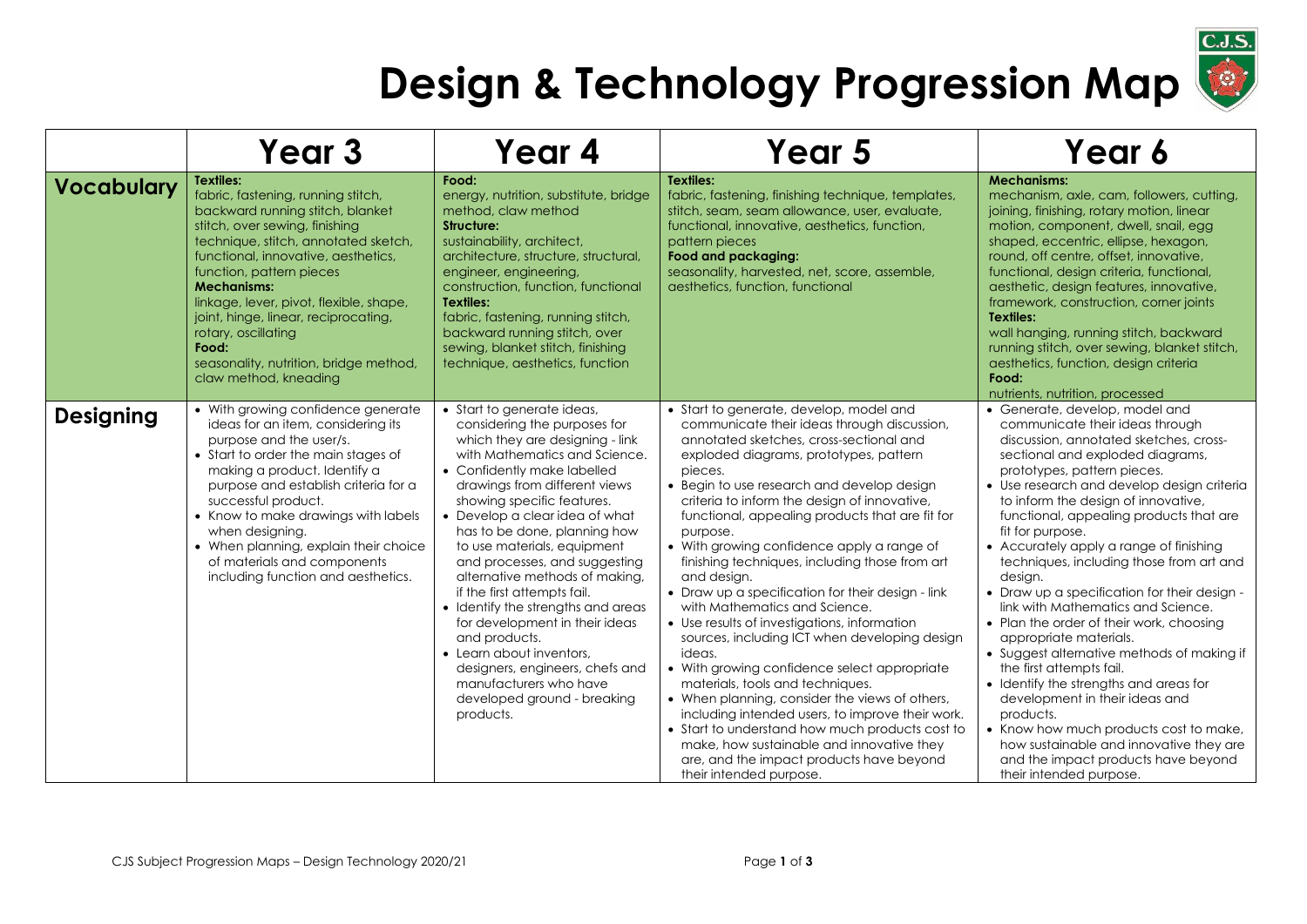

## **Design & Technology Progression Map**

|               | Year <sub>3</sub>                                                                                                                                                                                                                                                                                                                                                                                                                                                                                                                                                                                                                                                                                                                                                                                                                                                                  | Year 4                                                                                                                                                                                                                                                                                                                                                                                                                                                                                                                                                                                                                                                                                                                                                            | Year 5                                                                                                                                                                                                                                                                                                                                                                                                                                                                                                                                                                                                                                                                                                                                                                                                       | Year 6                                                                                                                                                                                                                                                                                                                                                                                                                                                                                                                                                                                                                                                                                                                                                      |
|---------------|------------------------------------------------------------------------------------------------------------------------------------------------------------------------------------------------------------------------------------------------------------------------------------------------------------------------------------------------------------------------------------------------------------------------------------------------------------------------------------------------------------------------------------------------------------------------------------------------------------------------------------------------------------------------------------------------------------------------------------------------------------------------------------------------------------------------------------------------------------------------------------|-------------------------------------------------------------------------------------------------------------------------------------------------------------------------------------------------------------------------------------------------------------------------------------------------------------------------------------------------------------------------------------------------------------------------------------------------------------------------------------------------------------------------------------------------------------------------------------------------------------------------------------------------------------------------------------------------------------------------------------------------------------------|--------------------------------------------------------------------------------------------------------------------------------------------------------------------------------------------------------------------------------------------------------------------------------------------------------------------------------------------------------------------------------------------------------------------------------------------------------------------------------------------------------------------------------------------------------------------------------------------------------------------------------------------------------------------------------------------------------------------------------------------------------------------------------------------------------------|-------------------------------------------------------------------------------------------------------------------------------------------------------------------------------------------------------------------------------------------------------------------------------------------------------------------------------------------------------------------------------------------------------------------------------------------------------------------------------------------------------------------------------------------------------------------------------------------------------------------------------------------------------------------------------------------------------------------------------------------------------------|
| <b>Making</b> | • Select a wider range of tools and<br>techniques for making their product<br>i.e. textiles, food ingredients,<br>mechanical components.<br>• Explain their choice of tools and<br>equipment in relation to the skills<br>and techniques they will be using.<br>• Start to understand that<br>mechanical systems have an input,<br>process and output.<br>• Start to understand that<br>mechanical systems such as levers<br>and linkages or pneumatic systems<br>create movement.<br>• Measure, mark out, cut, score and<br>assemble components with more<br>accuracy.<br>• Start to work safely and accurately<br>with a range of simple tools.<br>• Start to think about their ideas as<br>they make progress and be willing<br>to change things if this helps them<br>to improve their work.<br>• Start to measure, tape or pin, cut<br>and join fabric with some<br>accuracy. | • Select a wider range of tools<br>and techniques for making their<br>product safely.<br>• Know how to measure, mark<br>out, cut and shape a range of<br>materials, using appropriate<br>tools, equipment and<br>techniques.<br>• Start to join and combine<br>materials and components<br>accurately in temporary and<br>permanent ways.<br>• Understand how electrical<br>circuits and components can<br>be used to create functional<br>products.<br>• Understand how to reinforce<br>and strengthen a 3D<br>framework.<br>• To sew using a range of<br>different stitches.<br>• Demonstrate how to measure,<br>tape or pin, cut and join fabric.<br>• Begin to use finishing<br>• techniques to strengthen and<br>improve the appearance of<br>their product. | • Select appropriate materials, tools and<br>techniques e.g. cutting, shaping, joining and<br>finishing, accurately.<br>• Select from and use a wider range of materials<br>and components, including construction<br>materials, textiles and ingredients, according to<br>their functional properties and aesthetic<br>qualities.<br>• Begin to measure, mark out, cut, score and<br>assemble components more accurately.<br>• Demonstrate how to use skills in using different<br>tools and equipment safely and accurately<br>with growing confidence cut and join with<br>accuracy to ensure a good-quality finish to the<br>product.<br>• Weigh and measure accurately (time, dry<br>ingredients, liquids).<br>• Use finishing techniques to strengthen and<br>improve the appearance of their product. | • Confidently select appropriate tools,<br>materials, components and techniques<br>and use them.<br>• Use tools safely and accurately.<br>• Assemble components to make working<br>models.<br>• Aim to make and to achieve a quality<br>product.<br>• With confidence pin, sew and stitch<br>materials together to create a product.<br>• Construct products using permanent<br>joining techniques.<br>• Understand how mechanical systems<br>such as cams, pulleys or gears<br>create movement.<br>• Know how to reinforce and strengthen a<br>3D framework.<br>• Understand that mechanical and<br>electrical systems have an input, process<br>and output.<br>• Use finishing techniques to strengthen<br>and improve the appearance of their<br>product |
| Evaluating    | • Start to evaluate their product<br>against original design criteria e.g.<br>how well it meets its intended<br>purpose.                                                                                                                                                                                                                                                                                                                                                                                                                                                                                                                                                                                                                                                                                                                                                           | • Evaluate their products carrying<br>out appropriate tests.<br>• Start to evaluate their work both<br>during and at the end of the<br>assignment.<br>• Evaluate key designs of<br>individuals in design and<br>technology and how they<br>have helped shape the world.                                                                                                                                                                                                                                                                                                                                                                                                                                                                                           | • Start to evaluate a product against the original<br>design specification and by carrying out tests.<br>• Evaluate their work both during and at the end<br>of the assignment.<br>• Begin to evaluate it personally and seek<br>evaluation from others.<br>• Evaluate key designs of individuals in design<br>and technology and how they have helped<br>shape the world.                                                                                                                                                                                                                                                                                                                                                                                                                                   | • Evaluate their products, identifying<br>strengths and areas for development,<br>and carrying out appropriate tests.<br>• Evaluate their work both during and at<br>the end of the assignment.<br>• Record their evaluations using drawings<br>with labels.<br>• Evaluate against their original criteria<br>and suggest ways that their product<br>could be improved.                                                                                                                                                                                                                                                                                                                                                                                     |